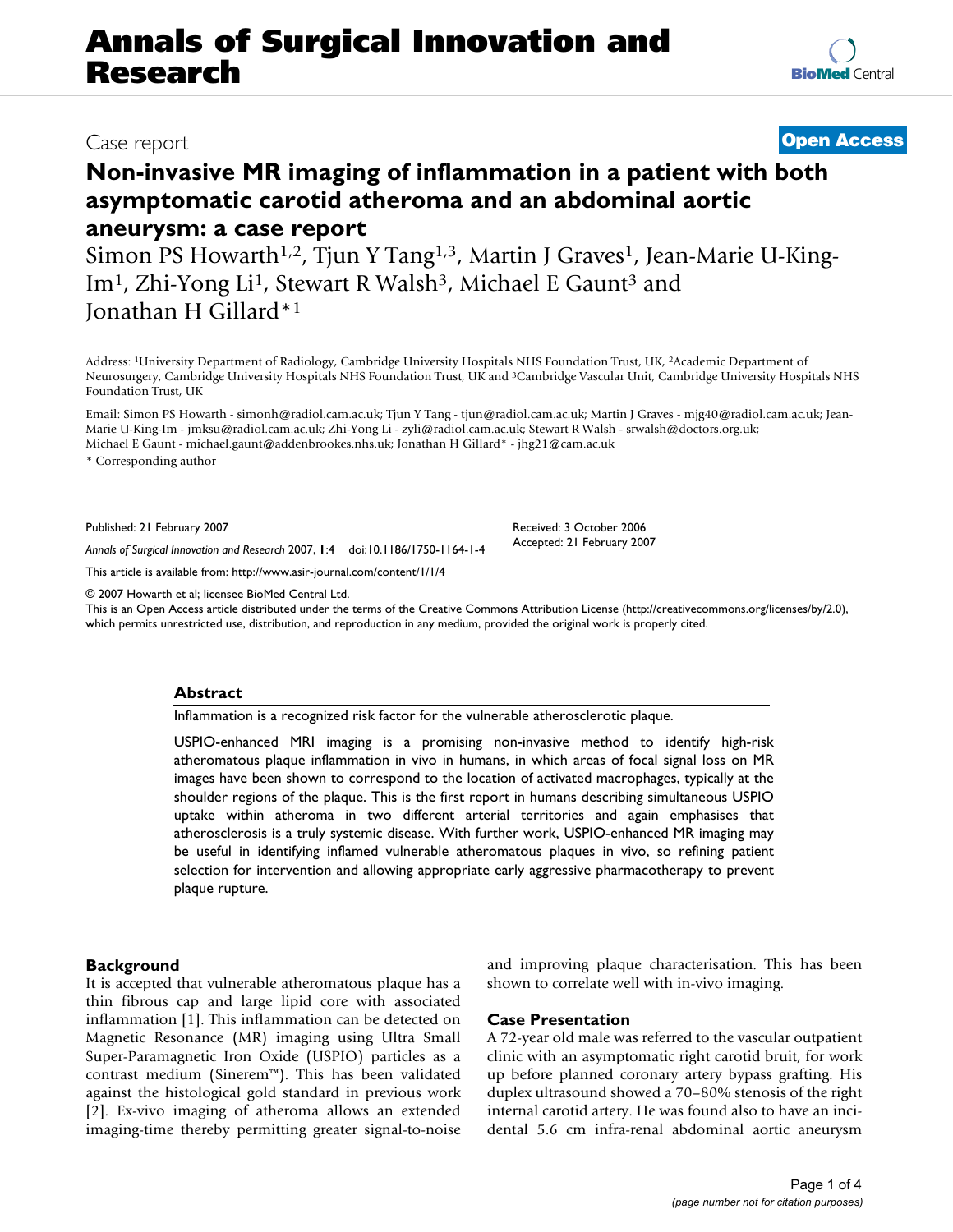(AAA). He underwent multi-sequence MR imaging preand 36 hours post USPIO infusion. Multi spectral imaging was acquired at 1.5 Tesla using a whole body system (GE Medical Systems, Milwaukee) and a custom designed 4 channel phased array neck coil (Flick Engineering Solutions BV) along with a standard body coil to improve signal to noise ratio. The patient subsequently (24 hours) underwent a right carotid endarterectomy and was discharged home after an uncomplicated hospital stay of three days.



T2 signal loss in areas of USPIO uptake (yellow arrows) **Figure 1** \* weighted spiral imaging of the right common carotid artery *in-vivo*, pre (A) and 36 hours post USPIO infusion (B) showing T2\* weighted spiral imaging of the right common carotid artery *in-vivo*, pre (A) and 36 hours post USPIO infusion (B) showing signal loss in areas of USPIO uptake (yellow arrows). (The 2D  $T_2^*$  weighted spiral acquisition used a spectral-spatial excitation pulse, with a TE of 5.6 ms. The multi-shot spiral sequence involved the acquisition of 22 spiral interleafs each of 4096 data points resulting in an effective in-plane pixel size of 0.42 × 0.42 mm, two signal averages were performed and a quadruple inversion preparation was utilised to null the signal from blood pre – and post USPIO. Slices were acquired sequentially with a 3 mm thickness and no inter-slice gap.). Pre (C) and 36 hours post USPIO infusion (F) T<sub>2</sub>\* weighted spiral imaging *in-vivo* revealing signal drop in the wall of the aneurysm post-USPIO (yellow arrows) likely corresponding to regions with a high inflammatory burden. Corresponding *ex-vivo* imaging in a dedicated micro-coil with T<sub>2</sub> map (D) showing regions with very short T<sub>2</sub> species (yellow arrow) corresponding with area of USPIO uptake. Ex-vivo inversion recovery on-resonance water suppression (IRON) imaging [9] (E) with off-resonant spins showing positive contrast due to dephasing of spins adjacent to USPIO uptake. H&E section (x40) co-registered with ex-vivo imaging (using distance from the bifurcation). Area of intraplaque haemorrhage within a small necrotic lipid core can be seen (red arrow), adjacent to the USPIO uptake seen in the ex-vivo imaging. Structural MR Imaging in the same patient reveals anatomy of the co-existing abdominal aortic aneurysm (H&J).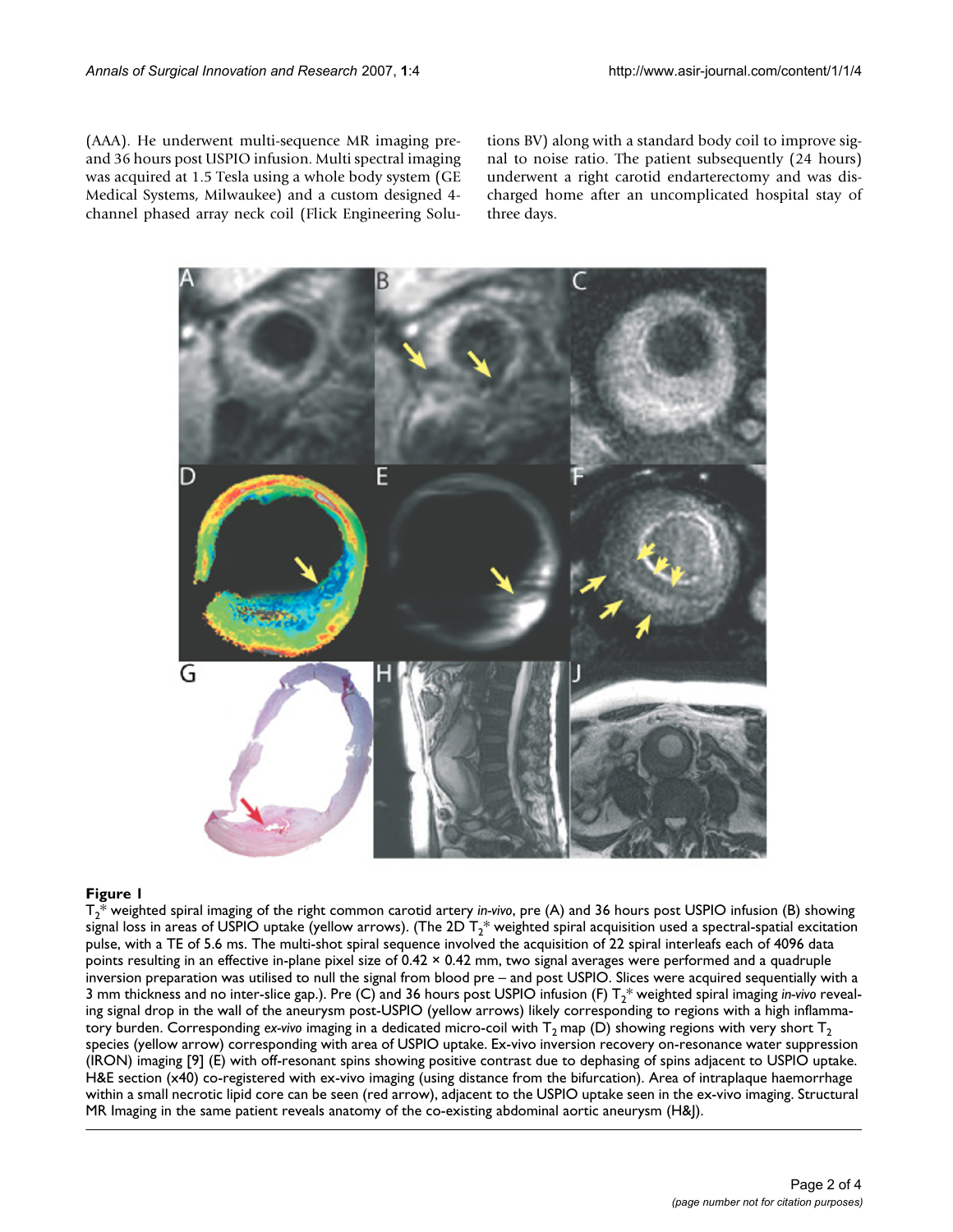The ex-vivo specimen was kept fresh and immersed in an MR inert fluid (Fomblin, Performance Fluids Ltd, UK) and imaged in a dedicated single channel micro-coil 4 hours after surgery. Following this, the specimen was washed, fixed in formalin and embedded in paraffin wax. The paraffin block was divided into 3 mm sections and thin sections were cut from each block. These sections were stained using various techniques including haematoxylin and eosin (H&E) and elastin Van Giesen (EVG). This histology was co-registered with the ex-vivo and in-vivo MR using the bifurcation as a point of reference. There were no problems with the co-registration of the in-vivo images with the ex-vivo images or the histology (see Figure 1).

An elective endovascular repair of his AAA has been scheduled.

# **Conclusion**

Treatment decisions for surgical intervention in patients with asymptomatic carotid atheroma remain controversial. Conventional clinical risk assessment of carotid atheroma is based currently on luminal stenosis alone [3]. Although important, methods used to measure luminal stenosis such as conventional x-ray angiography and CT angiography do not adequately reflect disease severity in carotid atherosclerosis. They do not permit assessment of the morphology and inflammatory infiltrate of the lesion, which are all recognised risk factors for the vulnerable carotid atheromatous plaque [4]. Furthermore, the process of expansive arterial remodelling [5] may produce normal luminal measurements despite a large atheromatous plaque burden in a particular patient and therefore underestimate their risk of stroke.

USPIO-enhanced MRI imaging is a promising non-invasive method to identify high-risk atheromatous plaque inflammation in vivo in humans, in which areas of focal signal loss on MR images have been shown to correspond to accumulation of iron particles in ex vivo specimens [2,6]. USPIO is thought to accumulate predominantly in activated macrophages either at the shoulders or in the necrotic lipid core of ruptured and rupture-prone human atherosclerotic lesions and is considered to be a marker of the degree of inflammation within the plaque [7,8].

This is to the authors' knowledge the first report in humans describing simultaneous USPIO uptake within atheroma in two different arterial territories and again emphasises that atherosclerosis is a truly systemic disease.

With further work, USPIO-enhanced MR imaging may be useful in identifying inflamed vulnerable atheromatous plaques in vivo, so refining patient selection for intervention and allowing appropriate early aggressive pharmacotherapy to prevent plaque rupture. It may also prove a

useful adjunct in the identification of inflammation within other vascular beds such as in the detection of inflammatory abdominal aortic aneurysms, which may contribute to surgical decision making in the future.

### **Competing interests**

JHG is a consultant to GlaxoSmithKline

# **Authors' contributions**

SH jointly had the original idea, drafted the manuscript and designed the Figure. TT jointly had the original idea, was involved in the drafting and editing of the manuscript and Figure. MJG carried out the MR sequence development and helped in drafting the manuscript. JMUKI participated in the design of the study and edited the manuscript. ZYL helped in editing the manuscript and creating the Figure. SRW was involved with manuscript editing, patient care and helped perform the operation. MEG edited the manuscript, was the clinical lead in the patient's care and was the primary surgeon in performing the carotid endarterectomy. JHG helped conceive the study, was involved in the radiology reporting of the patient's MR images and edited the manuscript. All authors have read and approved the final manuscript.

# **Sources of funding**

GlaxoSmithKline and The Stroke Association

### **Acknowledgements**

Written informed consent was obtained from the patient for publication of this study. The authors wish to thank the MR radiographers, Ilse Joubert, Ruth Beavon and Elzare Vanrooyen for their hard work and Tim Baynes, Specialist Research Nurse, for his dedication and support.

#### **References**

- Stary HC Chandler, A. B., Dinsmore, R. E. Fuster, V., Glagov, S., Insull, W., Jr., Rosenfeld, M. E., Schwartz, C. J., Wagner, W. D., Wissler, R. W.: **[A definition of advanced types of atherosclerotic lesions](http://www.ncbi.nlm.nih.gov/entrez/query.fcgi?cmd=Retrieve&db=PubMed&dopt=Abstract&list_uids=7648691) [and a histological classification of atherosclerosis. A report](http://www.ncbi.nlm.nih.gov/entrez/query.fcgi?cmd=Retrieve&db=PubMed&dopt=Abstract&list_uids=7648691) from the Committee on Vascular Lesions of the Council on [Arteriosclerosis, American Heart Association.](http://www.ncbi.nlm.nih.gov/entrez/query.fcgi?cmd=Retrieve&db=PubMed&dopt=Abstract&list_uids=7648691)** *Circulation* 1995, **92(5):**1355-1374.
- 2. Trivedi RA Mallawarachi, C., U. King-Im JM, Graves, M. J., Horsley, J., Goddard, M. J., Brown, A., Wang, L., Kirkpatrick, P. J., Brown, J., and Gillard, J. H.: **[Identifying Inflamed Carotid Plaques Using In](http://www.ncbi.nlm.nih.gov/entrez/query.fcgi?cmd=Retrieve&db=PubMed&dopt=Abstract&list_uids=16627809) [Vivo USPIO-Enhanced MR Imaging to Label Plaque Macro](http://www.ncbi.nlm.nih.gov/entrez/query.fcgi?cmd=Retrieve&db=PubMed&dopt=Abstract&list_uids=16627809)[phages.](http://www.ncbi.nlm.nih.gov/entrez/query.fcgi?cmd=Retrieve&db=PubMed&dopt=Abstract&list_uids=16627809)** *Arterioscler Thromb Vasc Biol* 2006, **26(7):**1601-1606.
- 3. Rothwell PM Warlow, C. P.: **[Prediction of benefit from carotid](http://www.ncbi.nlm.nih.gov/entrez/query.fcgi?cmd=Retrieve&db=PubMed&dopt=Abstract&list_uids=10382694) [endarterectomy in individual patients: a risk-modelling](http://www.ncbi.nlm.nih.gov/entrez/query.fcgi?cmd=Retrieve&db=PubMed&dopt=Abstract&list_uids=10382694) study. European Carotid Surgery Trialists' Collaborative [Group.](http://www.ncbi.nlm.nih.gov/entrez/query.fcgi?cmd=Retrieve&db=PubMed&dopt=Abstract&list_uids=10382694)** *Lancet* 1999, **353(9170):**2105-2110.
- 4. Nighoghossian N Derex, L., Douek, P.: **[The vulnerable carotid](http://www.ncbi.nlm.nih.gov/entrez/query.fcgi?cmd=Retrieve&db=PubMed&dopt=Abstract&list_uids=16282537) [artery plaque: current imaging methods and new perspec](http://www.ncbi.nlm.nih.gov/entrez/query.fcgi?cmd=Retrieve&db=PubMed&dopt=Abstract&list_uids=16282537)[tives.](http://www.ncbi.nlm.nih.gov/entrez/query.fcgi?cmd=Retrieve&db=PubMed&dopt=Abstract&list_uids=16282537)** *Stroke* 2005, **36(12):**2764-2772.
- 5. Glagov S Weisenberg, E., Zarins, C. K., Stankunavicius, R., Kolettis, G. J.: **[Compensatory enlargement of human atherosclerotic](http://www.ncbi.nlm.nih.gov/entrez/query.fcgi?cmd=Retrieve&db=PubMed&dopt=Abstract&list_uids=3574413) [coronary arteries.](http://www.ncbi.nlm.nih.gov/entrez/query.fcgi?cmd=Retrieve&db=PubMed&dopt=Abstract&list_uids=3574413)** *N Engl J Med* 1987, **316(22):**1371-1375.
- 6. Trivedi RA U -King-Im J. M., Graves, M. J., Cross, J. J., Horsley, J., Goddard, M. J., Skepper, J. N., Quartey, G., Warburton, E., Joubert, I., Wang, L., Kirkpatrick, P. J., Brown, J., Gillard, J. H.: **[In vivo detection](http://www.ncbi.nlm.nih.gov/entrez/query.fcgi?cmd=Retrieve&db=PubMed&dopt=Abstract&list_uids=15166394) [of macrophages in human carotid atheroma: temporal](http://www.ncbi.nlm.nih.gov/entrez/query.fcgi?cmd=Retrieve&db=PubMed&dopt=Abstract&list_uids=15166394) dependence of ultrasmall superparamagnetic particles of [iron oxide-enhanced MRI.](http://www.ncbi.nlm.nih.gov/entrez/query.fcgi?cmd=Retrieve&db=PubMed&dopt=Abstract&list_uids=15166394)** *Stroke* 2004, **35(7):**1631-1635.